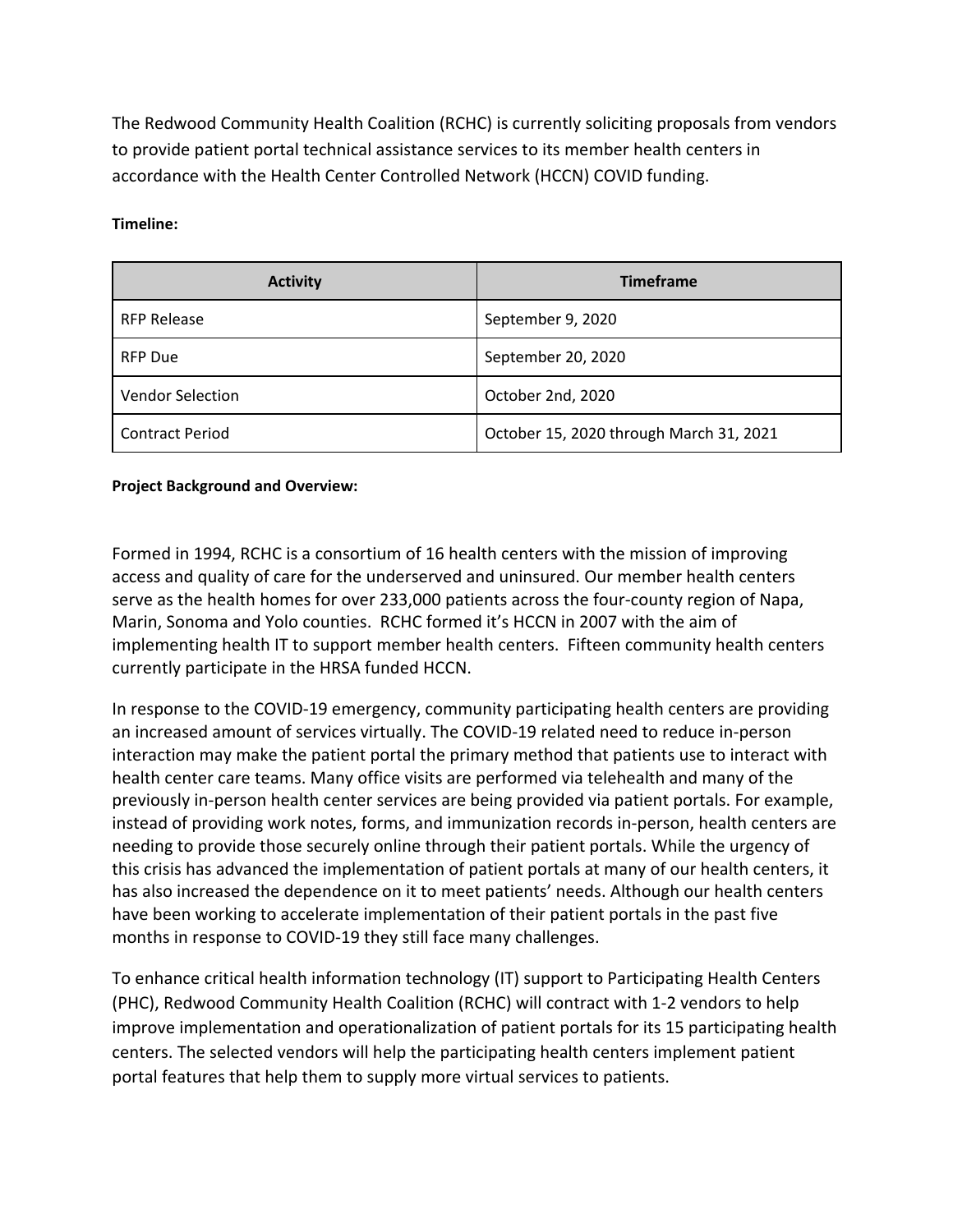# **Project Goals:**

- 1. Participating health centers will implement RCHC COVID-19 specific patient education with their electronic health record and associated patient portal.
- 2. Participating health centers will improve patient portal implementation as measured by increased patient enrollment or engagement.
- 3. Participating health centers will implement a new feature or expand the use of existing patient portal features.

# **Scope of Work:**

The selected vendor will provide direct technical assistance consulting hours to each of RCHC's 15 health centers. The technical assistance will be focused on implementing RCHC COVID-19 specific patient education within health center patient portals AND any 1-2 of the following activities as selected by each member health center:

- Improving patient enrollment or engagement with patient portal
- Patient portal or online appointment making
- Document transmission from health centers to patients
- Telehealth embedded with patient portal
- Remote appointment check-in
- Questionnaire and surveys
- Remote monitoring tools connected to patient portals

Agreements or MOUs will be created for each health center participating outlining the focus of the consulting work. The selected vendor will work with appropriate staff at the health center to provide the assistance directly as outlined above.

## **Project timeline:**

| <b>Activity</b>                                                                                                       | <b>Timeline</b>                      |
|-----------------------------------------------------------------------------------------------------------------------|--------------------------------------|
| Project kickoff meeting with RCHC staff                                                                               | October 19, 2020                     |
| Finalize MOU / agreements with participating<br>health centers                                                        | November 7, 2020                     |
| Work with the communication consultant to<br>identify technical specifications for portal<br>communication materials. | October 20, 2020 - December 31, 2020 |
| Provide TA hours to health centers (portal<br>content will not be available until November -<br>December 2021)        | November 8, 2020 - April 30, 2021    |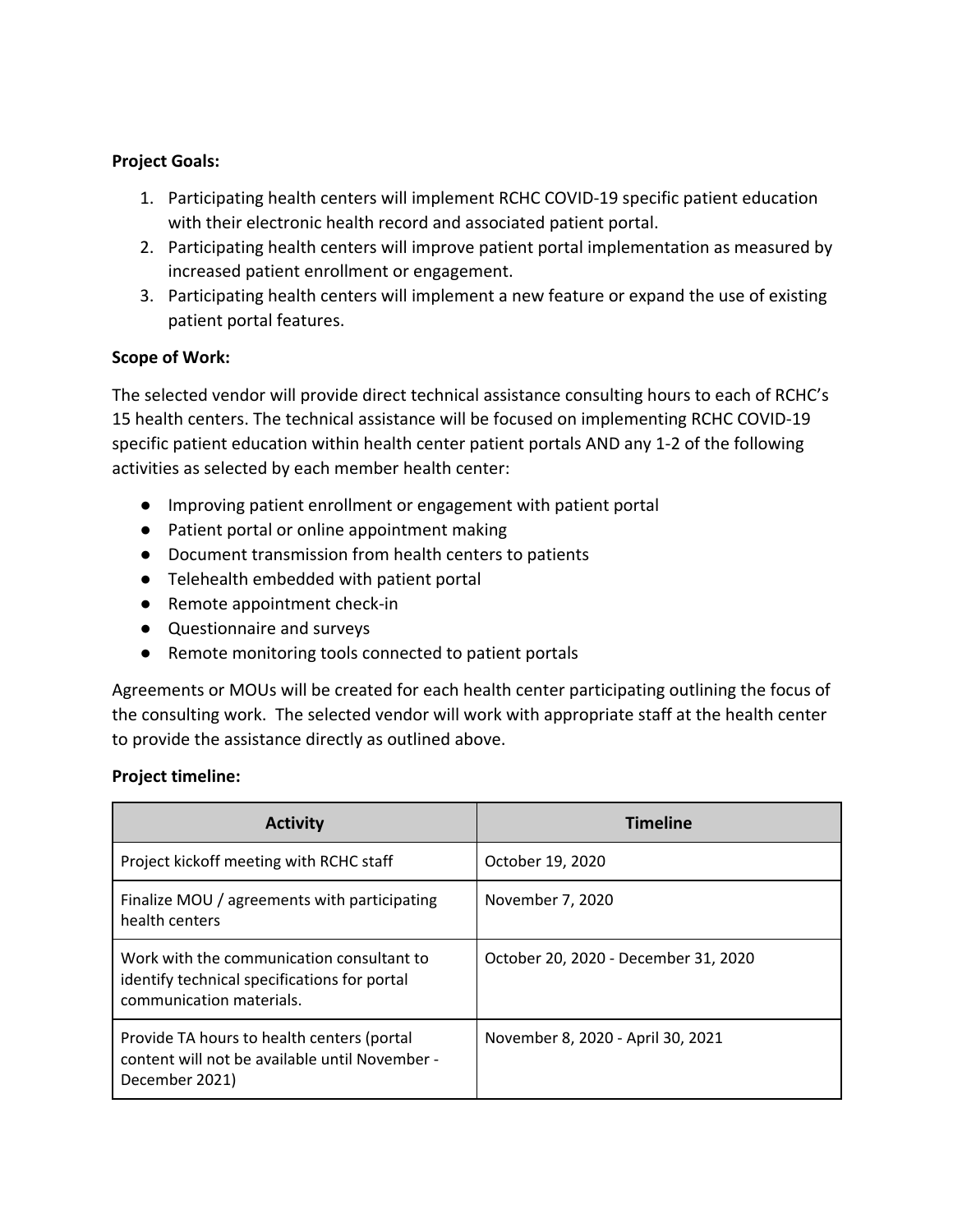| Project evaluation report due | May 1, 2021 |
|-------------------------------|-------------|
|                               |             |

### **Submission and selection:**

Requirements:

- Experience and expertise in configuration and support of either eClinicalworks, NextGen or both electronic health records
- Expertise improving patient engagement
- Previous work in assisting organizations with patient engagement in patient portal
- A proven track-record of working with Federally Qualified Community Health Centers
- Ability to provide consulting technical assistance virtually
- Organizational capacity to complete the above work in the timeframe outlined
- Complete scope of work for under \$34,000

Submission process and instructions

#### Contact Information

- 1) Name of organization:
- 2) Name of proposer(s):
- 3) Address, City, State, Zip
- 4) Phone: Email: Website: Facebook page:
- 5) Company Size :
- 6) Years in operation:

Please complete the following questions:

- 1) What is your proposed approach to complete the tasks and scope of work?
- 2) What will you be able to create that is effective and engaging for clients in this time of isolation?
- 3) What experience do you have in the areas required?
- 4) Who will be doing the work and what is their experience?

Please submit the following with your proposal:

- 1) Samples of similar projects, multi-media encouraged
- 2) Two references from similar projects
	- a) If you have worked with a federally qualified health center or one of the RCHC member health centers please include them as a third reference.
- 3) Resumes of those who will be working on the project
- 4) Budget